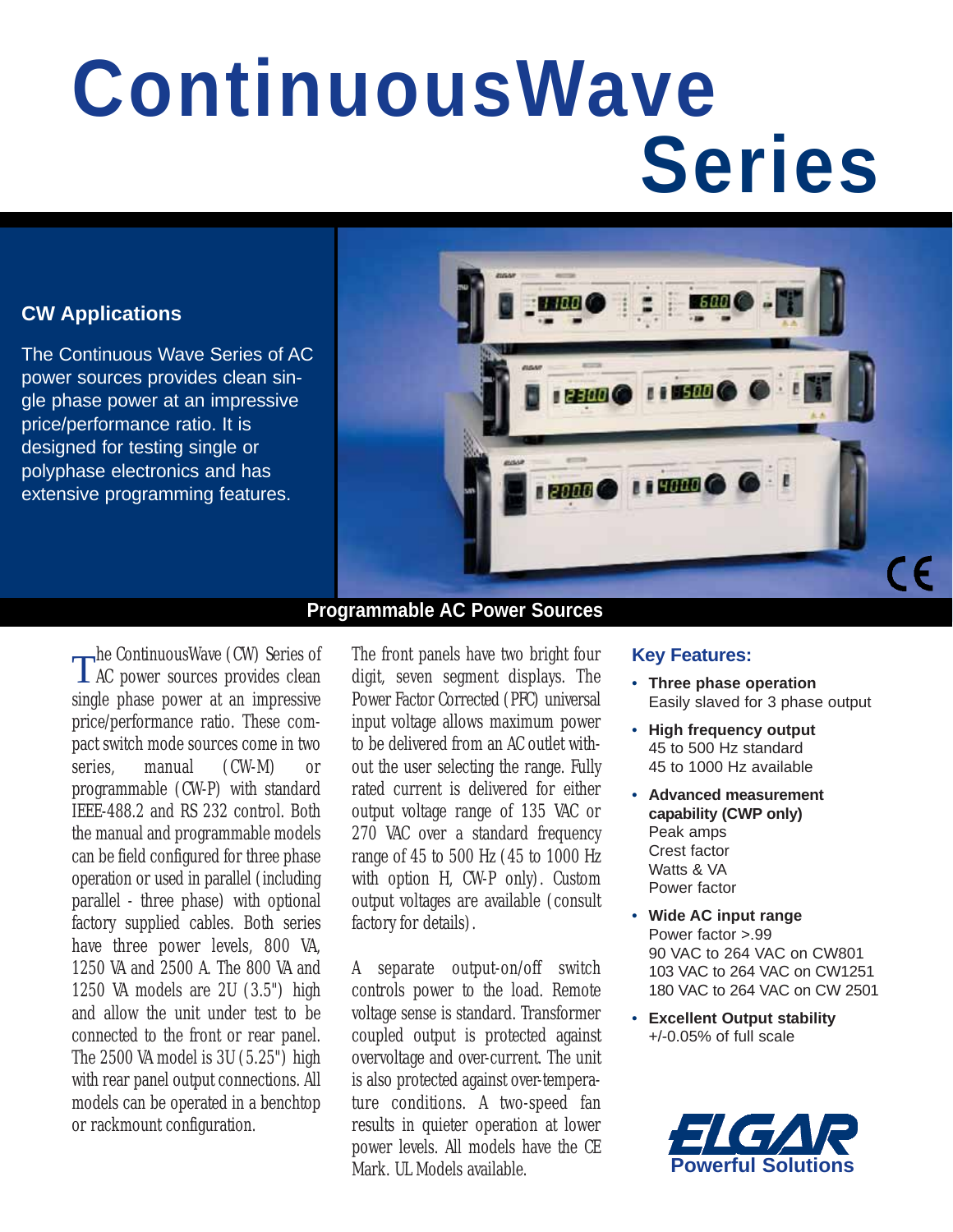### **CW Manual**





# **CW Programmable**



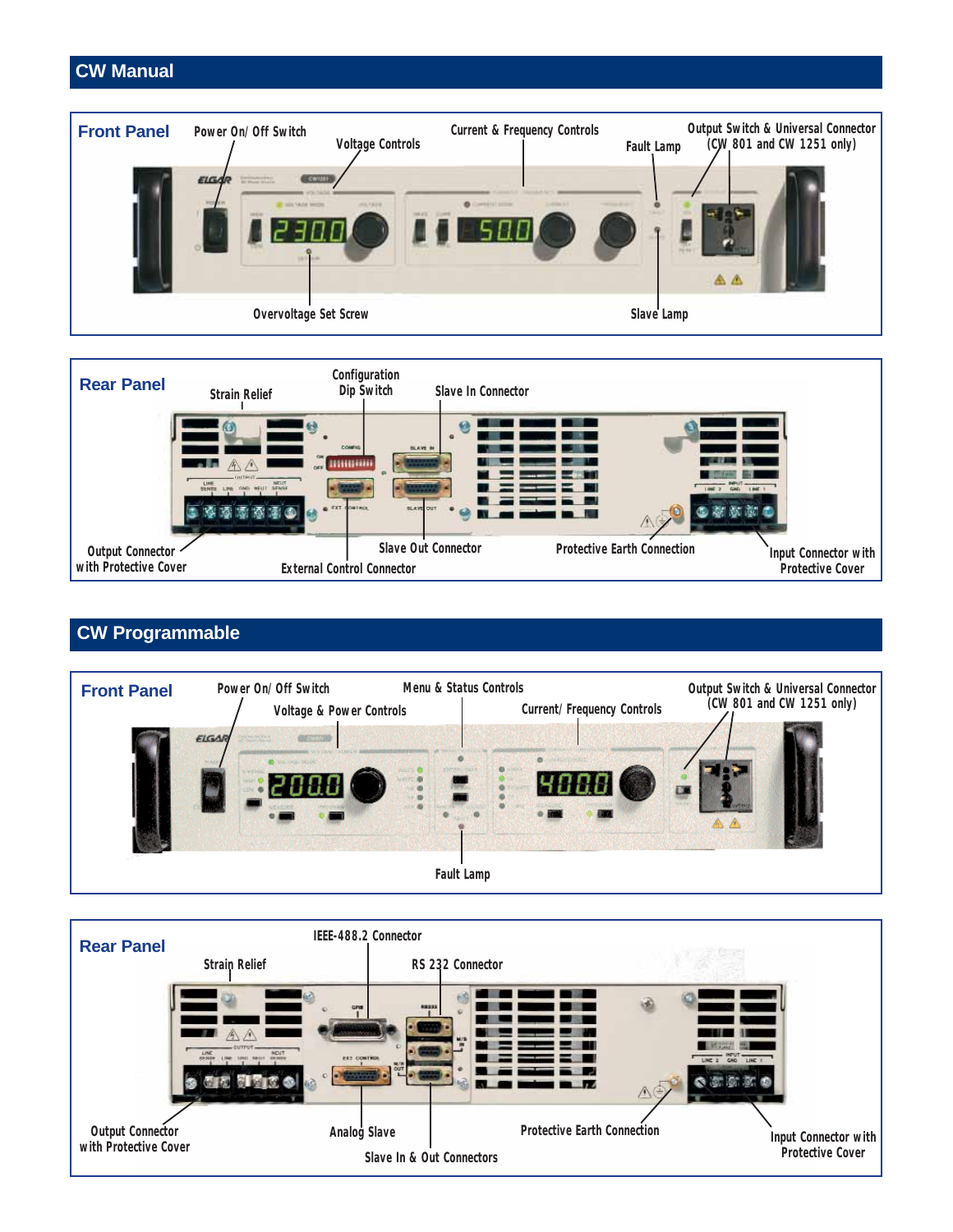#### **Manual CW Features**

The manual series front panel knobs (10 turn potentiometers) allow quick adjustment of voltage, current and frequency settings. Frequency and voltage can also be programmed remotely using a 0 to 5V analog signal. LED's indicate: output-on, voltage or current mode operation, fault and slave modes. Models can also be paralleled in the field or configured for three phase operation using an optional factory supplied cable. Current shutdown or foldback modes can be selected from a rear panel switch.

#### **Programmable CW Features**

Front panel encoder knobs allow programming of voltage, current and frequency settings. Programmed or measured values can be viewed on the two LED displays through push button selection. Menu push buttons enable setting system configuration including parallel or three phase operation. This menu also allows setting current shutdown or foldback modes. Remote IEEE-488.2 and RS 232 control interfaces are standard. LED's indicate: high or low range output voltage, measure or program mode,

voltage or current mode operation and output-on. LED's indicate menu/status, remote control, lockout and fault conditions. Digital Signal Processing (DSP) based measurements include voltage, current (amperes, peak amperes, crest factor), power (watts, VA and power factor) and frequency.

| <b>CW Specifications</b>         | <b>Manual (M)</b>                                                                      | Programmable (P)                                     |  |  |
|----------------------------------|----------------------------------------------------------------------------------------|------------------------------------------------------|--|--|
|                                  | <b>OUTPUT</b>                                                                          |                                                      |  |  |
| <b>Power</b>                     |                                                                                        |                                                      |  |  |
| <b>CW 801</b>                    | 800 VA                                                                                 |                                                      |  |  |
| CW 1251                          | 1250 VA                                                                                |                                                      |  |  |
| CW 2501                          | 2500 VA                                                                                |                                                      |  |  |
| Power factor of load             | 0 lag to 0 lead                                                                        |                                                      |  |  |
| <b>Phase</b>                     | All models single phase output                                                         |                                                      |  |  |
| <b>Voltage</b>                   |                                                                                        |                                                      |  |  |
| Ranges                           | 0 to 135 VRMS or 0 to 270 VRMS, user selectable                                        |                                                      |  |  |
|                                  | (consult factory for custom output voltages)                                           |                                                      |  |  |
| Accuracy                         | $±1\%$ of range (>5 VAC out)                                                           | $\pm 0.1\%$ of range < 100 Hz, $\pm 0.2\%$ of range, |  |  |
|                                  |                                                                                        | >100 Hz (>5 VAC out)                                 |  |  |
| Resolution                       | 0.1 VRMS                                                                               |                                                      |  |  |
| <b>Total Harmonic Distortion</b> | 0.25% typical <100 Hz add 0.5%/100 Hz above 100 Hz                                     |                                                      |  |  |
| <b>AC Noise Level</b>            | <50 mVRMS typical for CW 801 & CW 1251, <100 mVRMS typical for CW 2501                 |                                                      |  |  |
| Amplitude Stability              | ±0.1% of full scale over 8 hours at constant                                           | ±0.05% of full scale over 8 hours at constant        |  |  |
|                                  | line, load and temperature after 15 minute                                             | line, load and temperature after 15 minute           |  |  |
|                                  | warm-up typical                                                                        | warm-up typical                                      |  |  |
| Load regulation                  | ±0.1% of full scale voltage for a full resistive load to no load                       |                                                      |  |  |
|                                  | (<10 mVRMS typical, measured at point of sense)                                        |                                                      |  |  |
| Line regulation                  | $\pm$ 0.1% of full scale voltage for a $\pm$ 10% line change from nominal line voltage |                                                      |  |  |
|                                  | (<5 mVRMS typical, measured at point of sense)                                         |                                                      |  |  |
| Remote voltage sense             | Compensation for up to 5 VRMS total lead voltage drop                                  |                                                      |  |  |
| <b>Current</b>                   |                                                                                        |                                                      |  |  |
| <b>CW 801</b>                    | 6.0 ARMS in 135 VAC range or 3.0 ARMS in 270 VAC range                                 |                                                      |  |  |
| <b>CW 1251</b>                   | 9.4 ARMS in 135 VAC range or 4.7 ARMS in 270 VAC range                                 |                                                      |  |  |
| <b>CW 2501</b>                   | 18.6 ARMS in 135 VAC range or 9.3 ARMS in 270 VAC range                                |                                                      |  |  |
| Accuracy                         | $±0.5%$ typical                                                                        | $±0.6\%$ max                                         |  |  |
| <b>Resolution</b>                | 0.1 ARMS                                                                               | 0.01 ARMS                                            |  |  |
| Frequency                        |                                                                                        |                                                      |  |  |
| Range                            | 45 to 500 Hz (45 to 1000 Hz optional on programmable unit only)                        |                                                      |  |  |
| Accuracy                         | $\pm 0.5\%$ typical                                                                    | $\pm 0.02\%$ max                                     |  |  |
| Resolution                       | $0.1$ Hz                                                                               | 0.1 Hz, 0.01 Hz for remote programming               |  |  |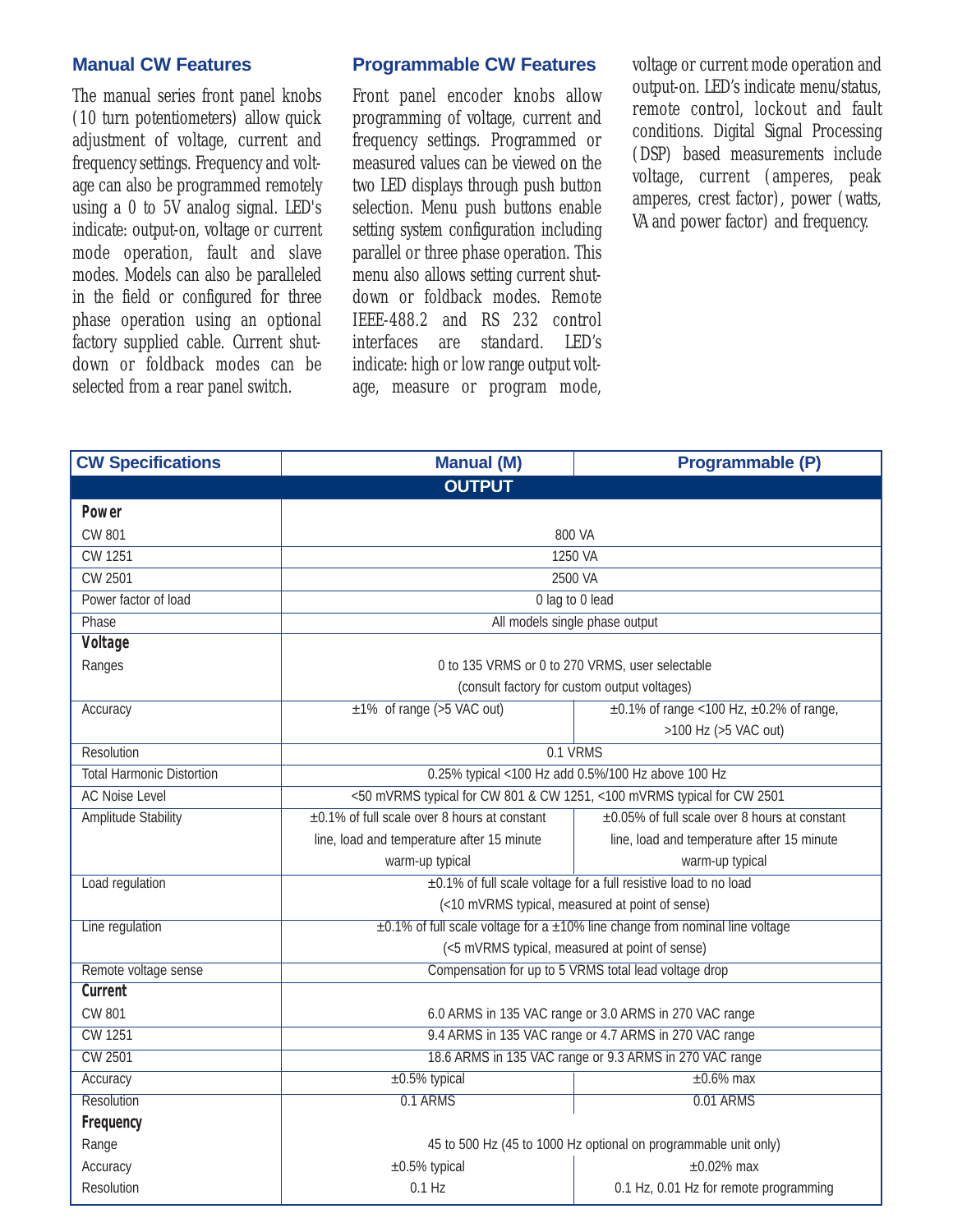| <b>CW Specifications</b> | <b>Manual (M)</b>                           | Programmable (P)                                                |  |
|--------------------------|---------------------------------------------|-----------------------------------------------------------------|--|
| <b>Phase Angle</b>       |                                             |                                                                 |  |
| Range                    |                                             | -359 to +359 degrees. Positive phase                            |  |
|                          |                                             | indicates time lag from reference                               |  |
| Accuracy                 |                                             | within 100 microseconds of equivalent angle                     |  |
| Resolution               |                                             | 1 degree                                                        |  |
|                          | <b>MEASUREMENT</b>                          |                                                                 |  |
| <b>Voltage</b>           |                                             |                                                                 |  |
| Range                    | 0 to 270 VRMS                               |                                                                 |  |
| Accuracy                 | $\pm 1\%$ of range (>5 VAC out),            | $\pm 0.1\%$ of range < 100 Hz, $\pm 0.2\%$ of range             |  |
|                          | measured at point of sense                  | >100 Hz, measured at point of sense (>5 VAC out)                |  |
| Resolution               | 0.1 VRMS                                    |                                                                 |  |
| Current*                 |                                             |                                                                 |  |
| Range                    |                                             |                                                                 |  |
| CW 801                   | 0 to 6.0 ARMS                               |                                                                 |  |
| CW 1251                  | 0 to 9.4 ARMS                               |                                                                 |  |
| CW 2501                  | 0 to 18.6 ARMS                              |                                                                 |  |
| Accuracy                 | ±2% of range for linear loads with current  | ±0.6% of range for linear loads with current                    |  |
|                          | 0.2A for 800 VA & 1200 VA, 0.4A for 2500 VA | 0.2A for 800 VA & 1200 VA, 0.4A for 2500 VA                     |  |
| Resolution               | 0.1 ARMS                                    | 0.01 ARMS                                                       |  |
| Peak Current*            |                                             |                                                                 |  |
| Range                    |                                             |                                                                 |  |
| <b>CW 801</b>            |                                             | 0 to 25A                                                        |  |
| CW 1251                  |                                             | 0 to 35A                                                        |  |
| CW 2501                  |                                             | 0 to 70A                                                        |  |
| Accuracy                 |                                             | ±2% of range                                                    |  |
| Resolution               |                                             | 0.1A                                                            |  |
| Frequency                |                                             |                                                                 |  |
| Range                    |                                             | 45 to 500 Hz (45 to 1000 Hz optional on programmable unit only) |  |
| Accuracy                 | $\pm 0.5\%$ of reading                      | $\pm 0.02\%$ of value                                           |  |
| Resolution of display    |                                             | $0.1$ Hz                                                        |  |
| Power*                   |                                             |                                                                 |  |
| Range                    |                                             |                                                                 |  |
| CW 801                   |                                             | 0 to 800W                                                       |  |
| CW 1251                  |                                             | 0 to 1250W                                                      |  |
| CW 2501                  |                                             | 0 to 2500W                                                      |  |
| Accuracy                 |                                             | $\pm 2\%$ of range for linear loads                             |  |
| Resolution               |                                             | 1W                                                              |  |
| Apparent Power*          |                                             |                                                                 |  |
| Range                    |                                             |                                                                 |  |
| CW 801                   |                                             | 0 to 800 VA                                                     |  |
| CW 1251                  |                                             | 0 to 1250 VA                                                    |  |
| CW 2501                  |                                             | 0 to 2500 VA                                                    |  |
| Accuracy                 |                                             | ±2% of range for linear loads                                   |  |
| Resolution               |                                             | 1 VA                                                            |  |

*\*Note: In a parallel system (for programmable units only), the current/power displayed on the master unit is the sum of all units in the system.*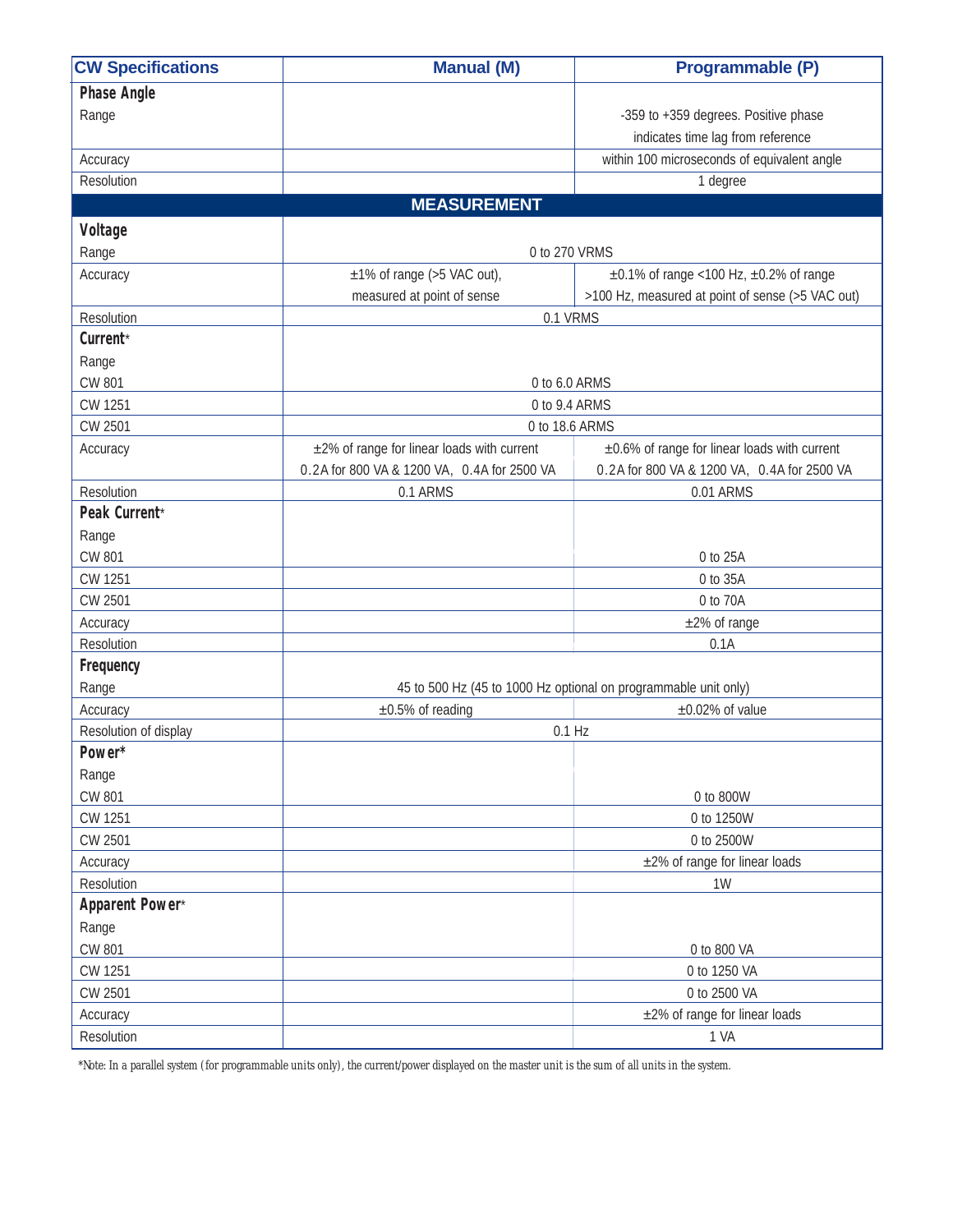| <b>CW Specifications</b>         | <b>Manual (M)</b>                                                                                               | Programmable (P)                                                              |  |
|----------------------------------|-----------------------------------------------------------------------------------------------------------------|-------------------------------------------------------------------------------|--|
| Power Factor*                    |                                                                                                                 |                                                                               |  |
| Range                            |                                                                                                                 | $0$ to $1$                                                                    |  |
| Accuracy                         |                                                                                                                 | $±4\%$ of range for linear loads                                              |  |
| <b>Resolution</b>                |                                                                                                                 | 0.01                                                                          |  |
| <b>Crest Factor*</b>             |                                                                                                                 |                                                                               |  |
| Range                            |                                                                                                                 | 0 to 3.5                                                                      |  |
| Accuracy                         |                                                                                                                 | $±5\%$ of range                                                               |  |
| <b>Resolution</b>                |                                                                                                                 | 0.01                                                                          |  |
|                                  | <b>FRONT PANEL</b>                                                                                              |                                                                               |  |
| <b>Displays &amp; Indicators</b> |                                                                                                                 |                                                                               |  |
| Menu/Status                      | Green LED for output on, V mode, I mode, slave                                                                  | Green LED for remote and lockout, voltage mode,                               |  |
|                                  | Red LED for fault                                                                                               | current mode, red LED for fault                                               |  |
|                                  |                                                                                                                 | Enter/escape buttons are present for programming                              |  |
| Voltage                          | 4 digit display, green LED (volts)                                                                              | 4 digit display, green LED (volts, watts, VA, PF, OVP)                        |  |
| Current/Frequency                | 4 digit display, green LED (amperes)                                                                            | 4 digit display, green LED (amps, Hz, Pk amps,                                |  |
|                                  |                                                                                                                 | CF, I Limit)                                                                  |  |
| Program/Measure                  |                                                                                                                 | Green LED (amps, Hz I Limit)                                                  |  |
| V Range High/Low                 |                                                                                                                 | Green LED                                                                     |  |
|                                  | <b>INPUT</b>                                                                                                    |                                                                               |  |
| <b>Voltage and Frequency</b>     |                                                                                                                 |                                                                               |  |
| <b>CW 801</b>                    |                                                                                                                 | 90 to 264 VAC, 47 to 63 Hz, single phase                                      |  |
| CW 1251                          | 103 to 264 VAC, 47 to 63 Hz, single phase                                                                       |                                                                               |  |
| CW 2501                          |                                                                                                                 | 180 to 264 VAC, 47 to 63 Hz, single phase                                     |  |
| <b>Current</b>                   |                                                                                                                 |                                                                               |  |
| <b>CW 801</b>                    |                                                                                                                 | 13 ARMS max                                                                   |  |
| CW 1251                          |                                                                                                                 | 18.5 ARMS max                                                                 |  |
| CW 2501                          | 19.5 ARMS max                                                                                                   |                                                                               |  |
| Power Factor                     |                                                                                                                 | >0.99 typical at full load nominal line                                       |  |
| Efficiency                       | <b>GENERAL</b>                                                                                                  | >73% typical at full load                                                     |  |
|                                  |                                                                                                                 |                                                                               |  |
| <b>Regulatory Compliance</b>     | CE Mark                                                                                                         |                                                                               |  |
| <b>Dimensions</b>                |                                                                                                                 |                                                                               |  |
| CW 801 and CW 1251               | 2U 3.5" H (89 mm) x 19" W (483 mm) x 20.6 D (524 mm)<br>3U 5.25" H (133 mm) x 19" W (483 mm) x 20.6" D (524 mm) |                                                                               |  |
| CW 2501<br>Weight                |                                                                                                                 |                                                                               |  |
| CW 801                           |                                                                                                                 |                                                                               |  |
| CW 1251                          | 48 lbs (22 kg)                                                                                                  |                                                                               |  |
| CW 2501                          | 53 lbs (24 kg)<br>86 lbs (39 kg)                                                                                |                                                                               |  |
| <b>Shipping Weight</b>           |                                                                                                                 |                                                                               |  |
| CW 801                           |                                                                                                                 |                                                                               |  |
| CW 1251                          | 56 lbs (25 kg)<br>61 lbs (28 kg)                                                                                |                                                                               |  |
| CW 2501                          | 94 lbs (43 kg)                                                                                                  |                                                                               |  |
| <b>Environmental</b>             |                                                                                                                 |                                                                               |  |
| Cooling                          |                                                                                                                 | Dual speed fan with side air intake, exhaust to rear                          |  |
| Operating Temperature            | 0 to $40^{\circ}$ C                                                                                             |                                                                               |  |
| Storage Temperature              | -40 to 70°C                                                                                                     |                                                                               |  |
| Humidity                         | 0 to 85% at 25°C derate to 50% at 40°C (non condensing)                                                         |                                                                               |  |
| Altitude                         |                                                                                                                 | Operating full power available up to 6,000 feet, non operating to 40,000 feet |  |
|                                  |                                                                                                                 |                                                                               |  |

*\* Note: In a parallel system (for programmable units only), the current/power displayed on the master unit is the sum of all units in the system.*